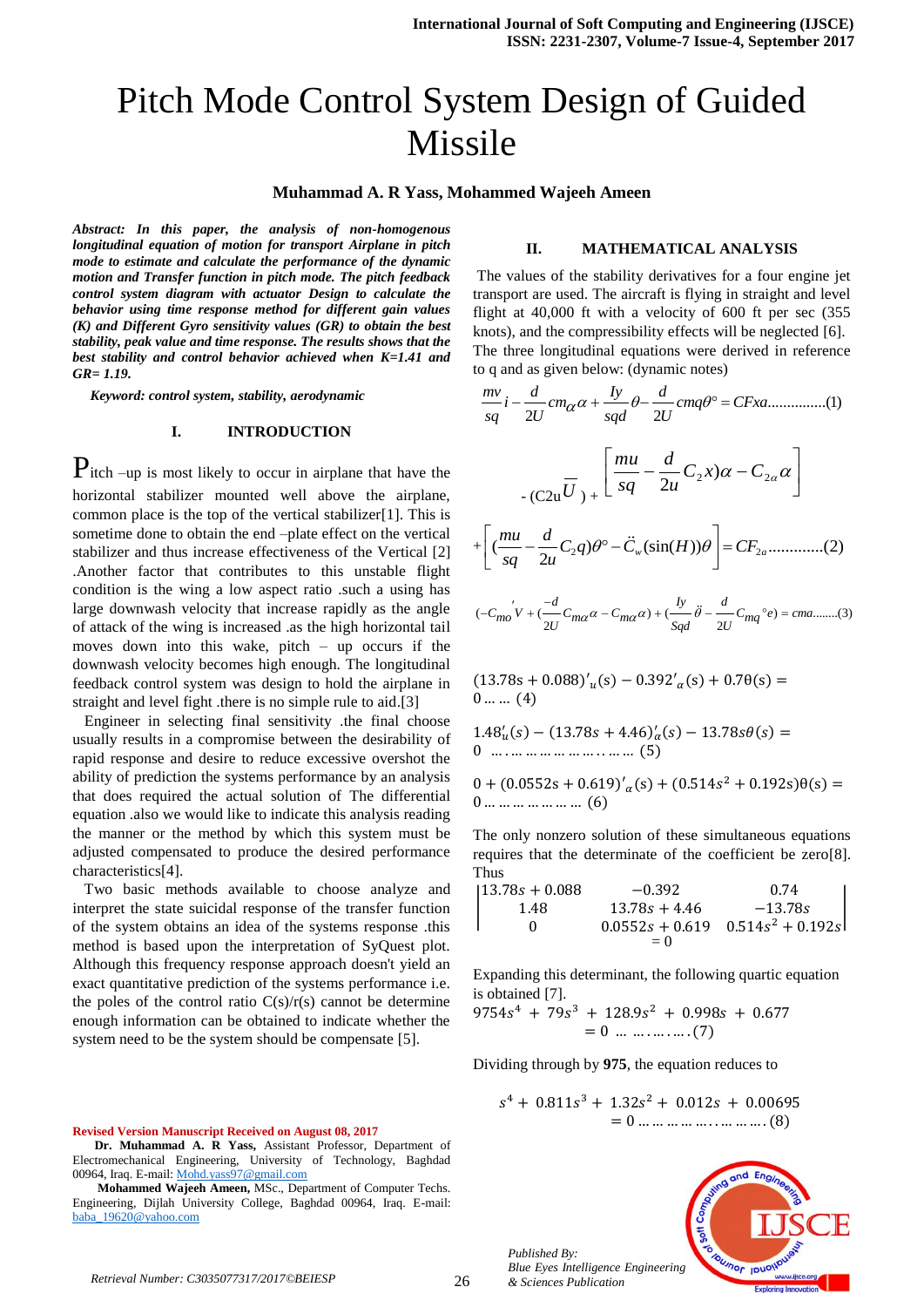The transfer function for 6, input to *'α* output in determinant form is



$$
=\frac{-0.01785(s^3+77.8s^2+0.496s+0.446)}{s^2+0.00466s+0.0053)(s^2+0.806s+1.311)}\dots\dots\dots\dots(9)
$$

Factoring the numerator

 

Going to the alternate form, Eq. [10] becomes

$$
\frac{'\alpha(S)}{\delta_e} = \frac{-1.14\left(\frac{S}{77.79} + 1\right)\left[\left(\frac{S}{0.0755}\right)^2 + \frac{2(0.041)}{0.0755}s + 1\right]}{\left[\left(\frac{S}{0.073}\right)^2 + \frac{2(0.032)}{0.073}s + 1\right]\left[\left(\frac{S}{1.14}\right)^2 + \frac{2(0.352)}{1.145}s + 1\right]} \dots \dots \dots (11)
$$

For input to θ output

$$
\frac{\theta(S)}{\delta_e} = \frac{\begin{vmatrix} 13.78s + 0.088 & -0.392 & 0 \\ 1.48 & 13.78s + 4.46 & -0.246 \\ 0 & 0.0552s + 0.619 & -0.710 \end{vmatrix}}{\nabla}
$$

Expanding and factoring

$$
\frac{\theta(S)}{\delta_e} = \frac{-1.31(s + 0.016) + (s + 0.3)}{s^2 + 0.00466s + 0.0053)(s^2 + 0.806s + 1.311)} \dots \dots \dots \dots \dots \dots \dots \dots \dots \tag{12}
$$

Or the alternate form

$$
\frac{\theta(S)}{\delta_e(s)} = \frac{-0.95\left(\frac{S}{0.016} + 1\right)\left(\frac{S}{0.3} + 1\right)}{\left[\left(\frac{S}{0.073}\right)^2 + \frac{2(0.032)}{0.073}s + 1\right]\left[\left(\frac{S}{1.145}\right)^2 + \frac{2(0.352)}{1.145}s + 1\right]} \dots \dots \dots \dots (13)
$$

Substituting for q and simplifying, Eq. [10] becomes

$$
\zeta = -\frac{1}{4} \left( C_{mq} + C_{m\alpha} + \frac{2I_y}{Cm^2} C_{z\alpha} \right) \left( \frac{cm^2}{I_y \left( \frac{C_{mq} C_{z\alpha}}{2} - \frac{2mC_{mq}}{\rho Sc} \right)} \right)^{1/2} \dots \dots \dots \dots \dots \dots \dots (14)
$$

 

Expanding

 

Going to the alternate form

 

A comparison of Eq. [10] and [12] shows excellent agreement substantiating the original assumption. The  $\theta(s)/\delta e(s)$ transferfunction will now be evaluated.



*Published By:*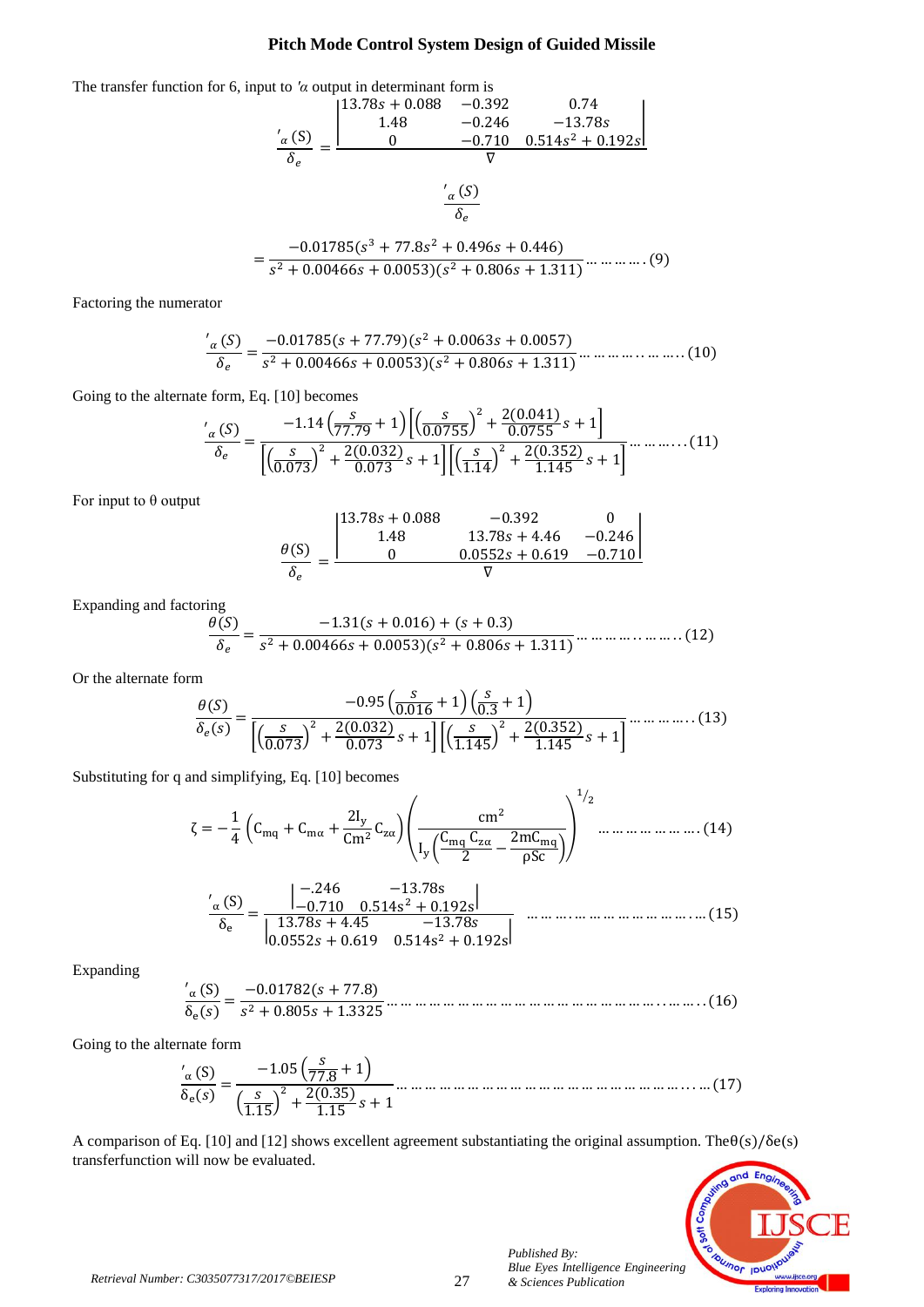Expanding,

 

Going to the alternate form

 

The magnitude plot of Eq. [18] is shown in Figure (2-8).



$$
\frac{\theta(S)}{\delta_e(s)} = \frac{13.9 \text{k(s} + 0.306)}{s^5 + 10.805 s^4 + (9.375 + 13.9 \text{GR}) s^3 + (13.255 + 4.253 \text{Gr} + 13.9 \text{k}) s^2 + 4.254 \text{k s}}
$$

 $F(x) = \frac{19.6x+6}{x^5+10.805x^4+25.16x^3+37.196x^2}$  $F(x) = \frac{1}{x} + \frac{-}{x}$  $\frac{-0.24071+0.3223i}{x+1.215-1.62075i} + \frac{-}{x}$  $\frac{-0.24071 - 0.3223i}{x + 1.215 + 1.62075i} + \frac{-}{x + 1}$  $\frac{-0.0458}{x+8.1967} + \frac{-}{x+}$  $\boldsymbol{\chi}$ 

 $Q=1-de^{-zt}-ce^{-pt}+2e^{-gt}(-a \cosh t+b \sinh t)$ a=0.24071  $g=1.1215$   $z=8.12$   $c=0.4727$ b=0.3223 h=1.6207 p=0.178 d=0.0458

# **III. RESULTS AND DISSECTION**

# **3.1. Longitudinal Response at Different K&GR:**

**Table (1):**

| <b>GR</b> | K   | <b>Characteristics Equations</b>                          | <b>Real Root</b> | <b>Imaginary Root</b> | <b>Steady</b><br><b>Time</b> | <b>Max Peak</b><br><b>Over Shoot</b> | stability |
|-----------|-----|-----------------------------------------------------------|------------------|-----------------------|------------------------------|--------------------------------------|-----------|
|           |     | $\frac{1}{s^5 + 10.805s^4 + 23.725s^3 + 31.4s^2 + 4.25s}$ | 0.15             | $1.06 + 1.52$         | 13                           | 1.25                                 | stable    |
|           | 1.1 | $s^5 + 10.805s^4 + 23.725 + 32.8s^2 + 4.68s$              | 0.156            | $1.04 + 1.57$         | 13                           | 1.3                                  | stable    |
|           | 1.2 | $s^5$ +10.805 $s^4$ +23.725+34. $s^2$ 2+5.1s              | 0.16             | $1.01 + 1.62$         | 12.5                         | 1.4                                  | stable    |



*Published By:*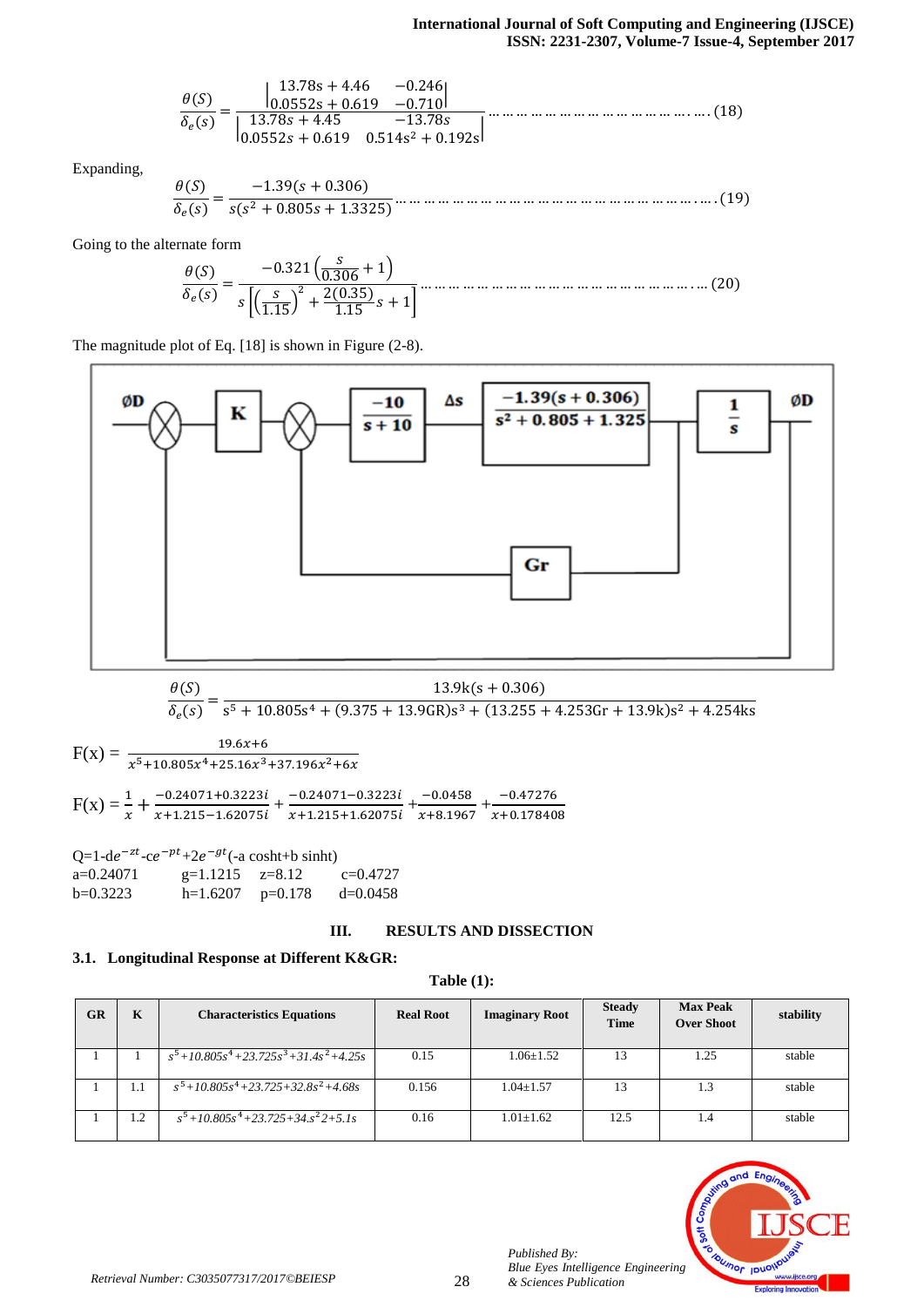| 1.3 | $s^5+10.805s^4+23.725+35.58s^2+5.53s$                         | 0.17  | $1 \pm 1.67$      | 15   | 1.475 | stable |
|-----|---------------------------------------------------------------|-------|-------------------|------|-------|--------|
| 1.4 | $s^5$ +10.805 $s^4$ +23.725+36.96 $s^2$ +5.95 $s$             | 0.18  | $0.904 \pm 1.69$  | 10.3 | 1.48  | stable |
| 1.6 | $s^5$ +10.805 $s^4$ +23.725+38.96 $s^2$ +                     | 0.185 | $0.909 \pm 1.801$ | 10   | 1.56  | stable |
| 1.7 | $s^5$ +10.805s <sup>4</sup> +23.725+39.74s <sup>2</sup> +6.23 | 0.189 | $0.92 + 1.832$    |      | 1.6   | stable |
| 1.8 | $s^5$ +10.805 $s^4$ +23.725+41.52 $s^2$ +7.6                  | 0.193 | $0.928 + 1.86$    | 10   | 1.65  | stable |

# **Table (2):**

| GR  | $\mathbf K$ | <b>Characteristics Equations</b>     | <b>Real Root</b> | <b>Imaginary Root</b> | <b>Steady Time</b> | <b>Max Peak Over</b><br><b>Shoot</b> | stability |
|-----|-------------|--------------------------------------|------------------|-----------------------|--------------------|--------------------------------------|-----------|
| 1.3 | п           | $s^5+10.805s^4+27.445+32.6s^2+4.2s$  | 0.14             | $1.3 \pm 1.42$        | 16                 | 1.25                                 | stable    |
| 1.3 | 1.1         | $s^5+10.805s^4+27.445+35.4s^2+4.62s$ | 0.16             | $1.3 \pm 1.43$        | 10                 | 2                                    | unstable  |
| 1.3 | 1.2         | $s^5+10.805s^4+27.445+36.7s^2+5.1s$  | 1.161            | $1.3 \pm 1.48$        | 9                  | 1.35                                 | stable    |
| 1.3 | 1.3         | $s^5+10.805s^4+27.445+38.4s^2+5.5s$  | 0.17             | $1.36 \pm 1.49$       | 9.8                | 0.75                                 | unstable  |
| 1.3 | 1.4         | $s^5+10.805s^4+27.445+39.6s^2+5.95s$ | 0.175            | $1.54 \pm 1.57$       | 11                 | 0.512                                | unstable  |
| 1.3 | 1.5         | $s^5+10.805s^4+27.445+41s^2+6.3s$    | 0.18             | $1.32 \pm 1.63$       | 9                  | 0.8                                  | unstable  |

# **Table (3):**

| GR  | K   | <b>Characteristics Equations</b>                             | <b>Real Root</b> | <b>Imaginary Root</b> | <b>Steady Time</b> | <b>Max Peak Over Shoot</b> | stability |
|-----|-----|--------------------------------------------------------------|------------------|-----------------------|--------------------|----------------------------|-----------|
|     |     |                                                              |                  |                       |                    |                            |           |
| 1.2 |     | $s^5$ +10.805 $s^4$ +26.005+31.8 $s^2$ +4.25s                | 0.14             | $1.3 \pm 1.36$        | 15                 | 1.23                       | stable    |
| 1.2 | 1.1 | $s^5$ +10.805 $s^4$ +26.005+34.6 $s^2$ +5.1s                 | 1.15             | $1.27 \pm 1.43$       | 15                 | 1.32                       | stable    |
| 1.2 | 1.2 | $s^5$ +10.805s <sup>4</sup> +26.005+36.7s <sup>2</sup> +5.5s | 1.16             | $1.26 + 1.5$          | 15                 | 1.37                       | stable    |
| 1.2 | 1.3 | $s^5$ +10.805 $s^4$ +26.005+37.4 $s^2$ +5.95s                | 1.172            | $1.24 + 1.55$         | 15                 | 1.4                        | stable    |
| 1.2 | 1.4 | $s^5$ +10.805 $s^4$ +26.005+38.9 $s^2$ +6.3s                 | 1.174            | $1.2 + 1.59$          | 10                 | 1.42                       | stable    |
| 1.2 | 1.5 | $s^5$ +10.805s <sup>4</sup> +26.005+40.2s <sup>2</sup> +6.8s | 1.176            | $1.23 \pm 1.59$       | 11                 | 1.52                       | stable    |

# **Table (4)**

| GR  | $\mathbf K$ | <b>Characteristics Equations</b>                             | <b>Real Root</b> | <b>Imaginary Root</b> | <b>Steady Time</b> | <b>Max Peak Over</b><br><b>Shoot</b> | stability |
|-----|-------------|--------------------------------------------------------------|------------------|-----------------------|--------------------|--------------------------------------|-----------|
|     |             |                                                              |                  |                       |                    |                                      |           |
| 1.1 |             | $s^5$ +10.805 $s^4$ +24.66+31.83 $s^2$ +4.25 $s$             | 0.157            | $1.18 \pm 1.48$       | 14                 | 1.25                                 | stable    |
| 1.1 | 1.1         | $s^5$ +10.805s <sup>4</sup> +24.66+32.6s <sup>2</sup> +4.6s  | 0.159            | $1.178 \pm 1.499$     | 14                 | 1.3                                  | stable    |
| 1.1 | 1.2         | $s^5$ +10.805 $s^4$ +24.66+36.5 $s^2$ +5.1s                  | 0.161            | $1.1 \pm 1.51$        | 13.9               | 1.4                                  | stable    |
| 1.1 | 1.3         | $s^5$ +10.805 $s^4$ +24.66+37.6 $s^2$ 5+5.5 $s$              | 0.1637           | $1.098 \pm 1.598$     | 15                 | 1.43                                 | stable    |
| 1.1 | 1.4         | $0.1705s^5 + 10.805s^4 + 24.66 + 38.2s^2 +$<br>5.95s         | 0.169            | $1.078 \pm 1.63$      | 11                 | 1.42                                 | stable    |
| 1.1 | 1.5         | $s^5$ +10.805s <sup>4</sup> +24.66+40.1s <sup>2</sup> +6.3s  | 0.172            | $1.0678 \pm 1.78$     | 12                 | 1.51                                 | stable    |
| 1.1 | 1.6         | $s^5$ +10.805s <sup>4</sup> +24.66+41.07s <sup>2</sup> +6.8s | 0.186            | $1.063 + 1.803$       | 12                 | 1.56                                 | stable    |
| 1.1 | 1.7         | $s^5$ +10.805 $s^4$ +24.66+42.93 $s^2$ +7.23 $s$             | 0.189            | $1.059 \pm 1.81$      | 15                 | 1.59                                 | stable    |



*Published By:*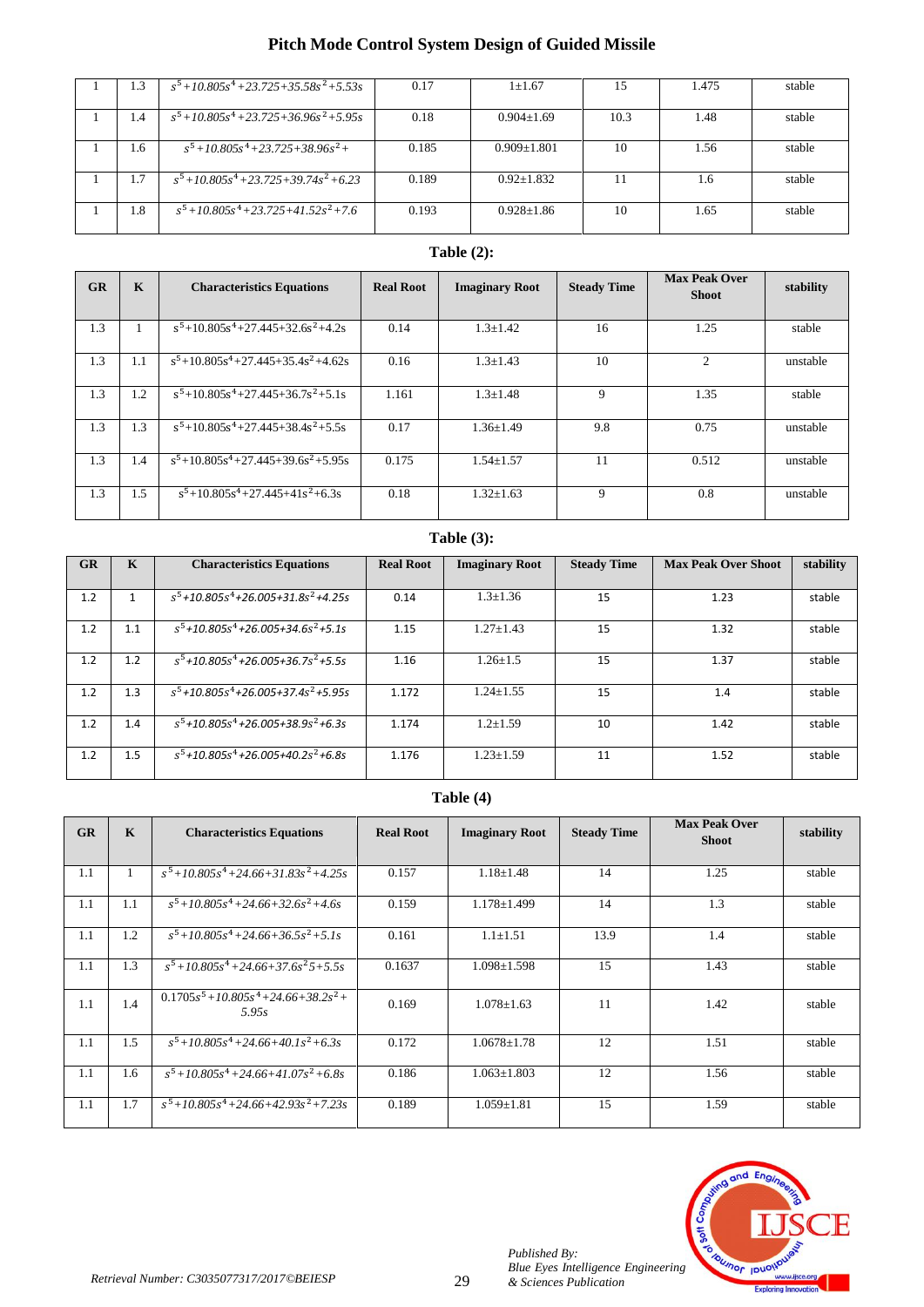### **International Journal of Soft Computing and Engineering (IJSCE) ISSN: 2231-2307, Volume-7 Issue-4, September 2017**

| GR  | $\mathbf K$  | <b>Characteristics Equations</b>                             | <b>Real Root</b> | <b>Imaginary Root</b> | <b>Steady Time</b> | <b>Max Peak Over</b><br><b>Shoot</b> | stability |
|-----|--------------|--------------------------------------------------------------|------------------|-----------------------|--------------------|--------------------------------------|-----------|
| 1.4 | $\mathbf{1}$ | $s^5$ +10.805s <sup>4</sup> +28.83+33.1s <sup>2</sup> +4.2s  | 0.146            | $1.59 \pm 1.2$        | 9                  | 1.21                                 | stable    |
| 1.4 | 1.1          | $s^5$ +10.805 $s^4$ +28.83+33.4 $s^2$ +4.6s                  | 0.15             | $1.52 \pm 1.22$       | 9                  | 1.22                                 | stable    |
| 1.4 | 1.2          | $s^5$ +10.805s <sup>4</sup> +28.83+35.7s <sup>2</sup> +5.1s  | 0.16             | $1.52 \pm 1.21$       | 10                 | 1.298                                | stable    |
| 1.4 | 1.3          | $s^5$ +10.805 $s^4$ +28.83+37.2 $s^2$ +5.5s                  | 0.161            | $1.5 \pm 1.35$        | 9.8                | 1.32                                 | stable    |
| 1.4 | 1.5          | $s^5$ +10.805s <sup>4</sup> +28.83+38.6v+5.95s               | 0.17             | $1.48 \pm 1.43$       | 11                 | 1.4                                  | stable    |
| 1.4 | 1.6          | $s^5$ +10.805 $s^4$ +28.83+40 $s^2$ +6.3s                    | 0.18             | $1.46 \pm 1.5$        | 11                 | 1.4                                  | stable    |
| 1.4 | 1.7          | $s^5$ +10.805 $s^4$ +28.83+41.4 $s^2$ +6.8s                  | 0.18             | $1.44 \pm 1.56$       | 9                  | 1.478                                | unstable  |
| 1.4 | 1.8          | $s^5$ +10.805s <sup>4</sup> +28.83+42.8s <sup>2</sup> +7.23s | 0.193            | $1.42 \pm 1.62$       | 9                  | 1.52                                 | stable    |

## **Table (5):**

# **Table (6):**

| GR  | $\mathbf K$ | <b>Characteristics Equations</b>               | <b>Real Root</b> | <b>Imaginary Root</b> | <b>Steady Time</b> | <b>Max Peak Over</b><br><b>Shoot</b> | stability |
|-----|-------------|------------------------------------------------|------------------|-----------------------|--------------------|--------------------------------------|-----------|
| 1.5 |             | $s^5$ +10.805 $s^4$ +30.225+33.53 $s^2$ +4.25s | 0.143            | $1.402 \pm 1.52$      | 15                 | 1.22                                 | stable    |
| 1.5 | 1.1         | $s^5$ +10.805 $s^4$ +30.225+34.9 $s^2$ +4.67s  | 0.15             | $1.41 \pm 1.53$       | 15                 | 1.288                                | stable    |
| 1.5 | 1.2         | $s^5 + 10.805s^4 + 30.225 + 36.3v + 5.1s$      | 0.162            | $1.42 \pm 1.55$       | 14                 | 1.3                                  | stable    |
| 1.5 | 1.3         | $s^5$ +10.805 $s^4$ +30.225+37.7 $s^2$ +5.5s   | 0.164            | $1.43 \pm 1.61$       | 13.5               | 1.33                                 | stable    |
| 1.5 | 1.4         | $s^5$ +10.805 $s^4$ +30.225+39 $s^2$ +5.95s    | 0.17             | $1.439 \pm 1.72$      | 14                 | 1.83                                 | stable    |
| 1.5 | 1.5         | $s^5$ +10.805 $s^4$ +30.225+40.59 $s^2$ +6.38s | 0.178            | $1.51 \pm 1.799$      | 13                 | 1.41                                 | stable    |







*Published By:*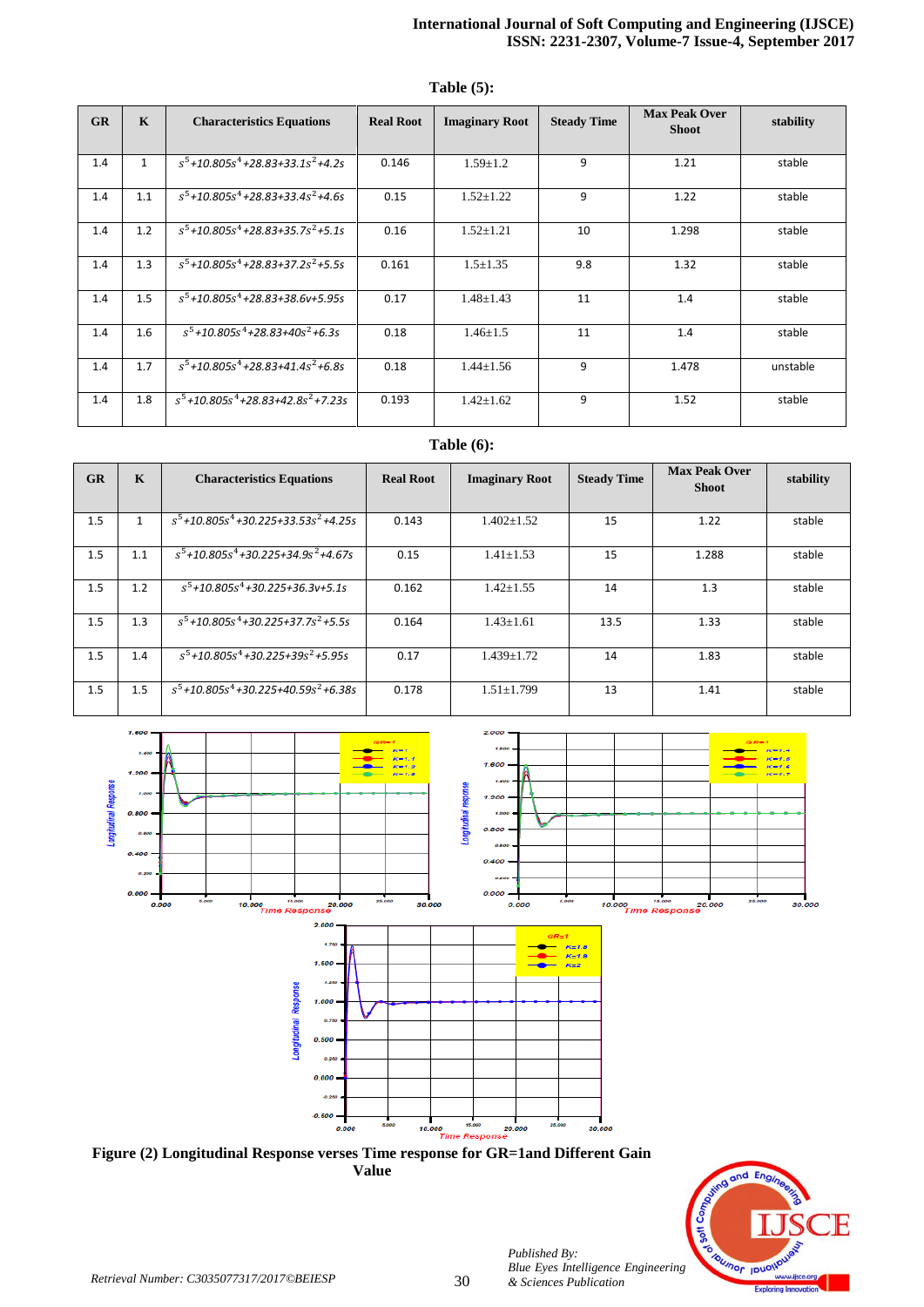

**Figure (3) Longitudinal Response verses Time response for GR=1.1 and Different Gain Value**



**Figure (4) Longitudinal Response verses Time response for GR=1.3 and Different Gain Value**



*Published By:*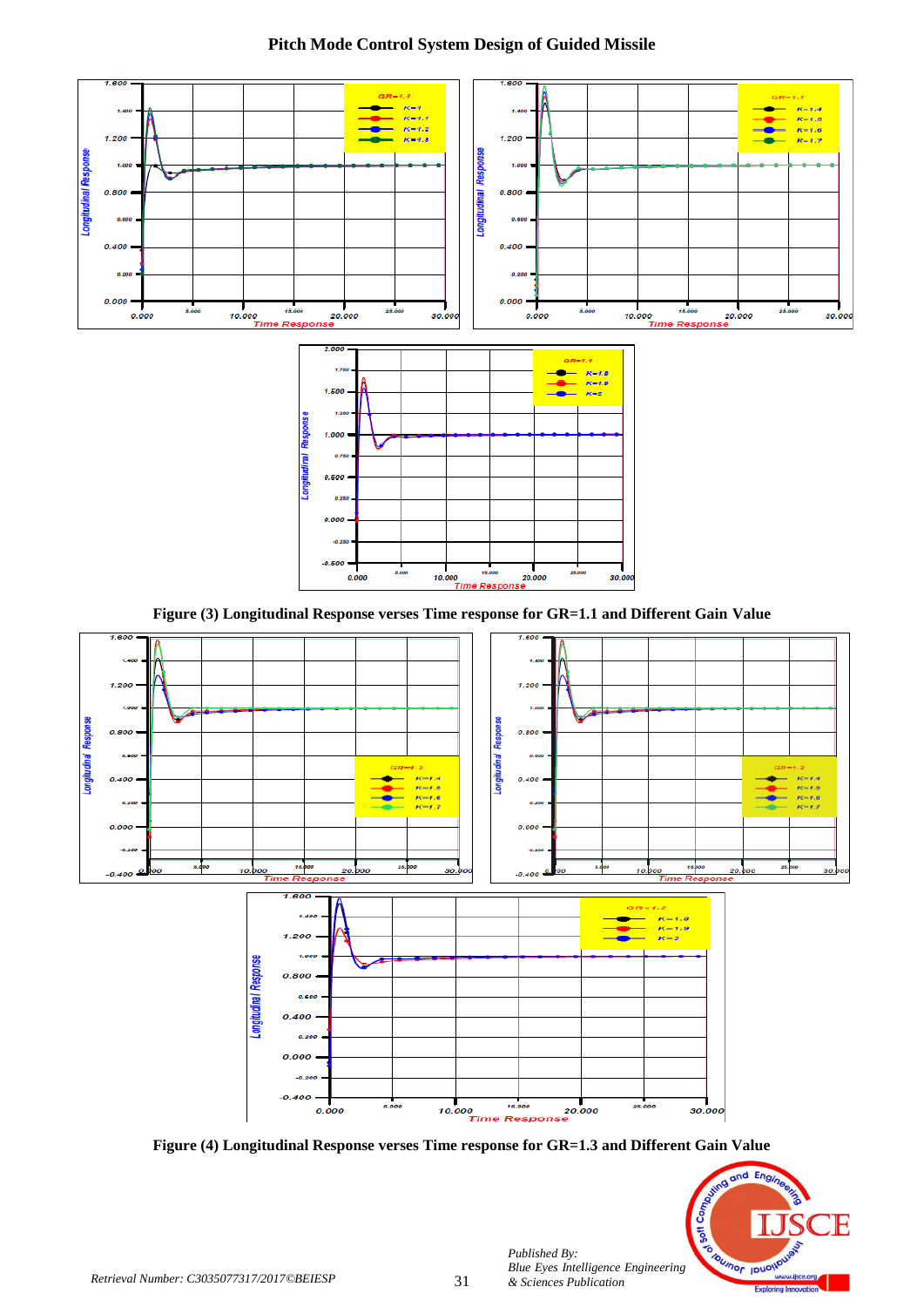

**Figure (5) Longitudinal Response verses Time response for GR=1.4 and Different Gain Value**



**Figure (6) Longitudinal Response verses Time response for GR=1.5 and Different Gain Value**



*Published By:*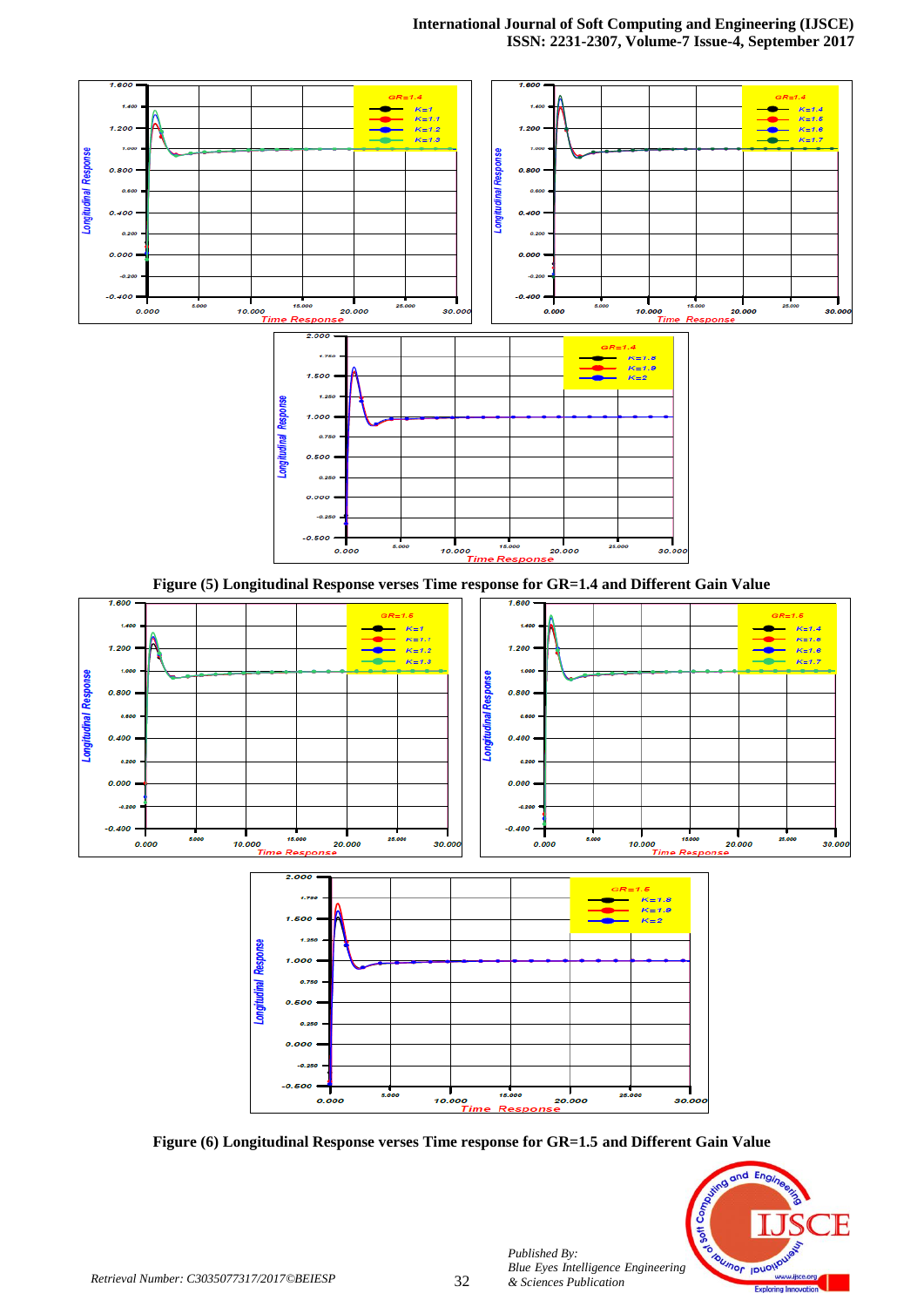

![](_page_7_Figure_1.jpeg)

![](_page_7_Figure_2.jpeg)

![](_page_7_Figure_3.jpeg)

![](_page_7_Picture_4.jpeg)

9.000

10.000

0.000

 $7.000$ 

Т

4.000

3.000

2.000

*Published By:*

5.000

**Time Response** 

*& Sciences Publication* 

6.000

 $7.000$ 

8.000